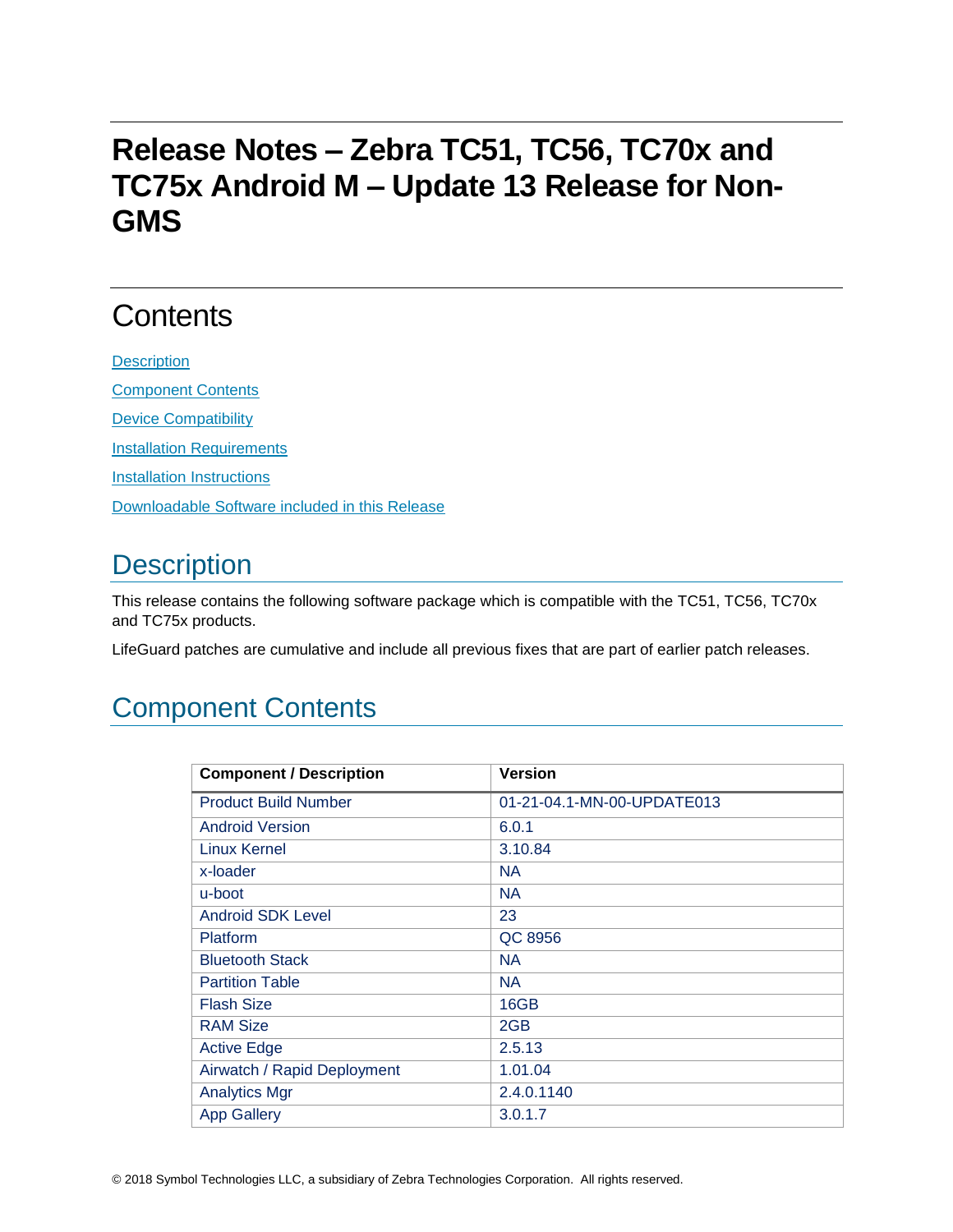| Audio (Microphone and Speaker)   | 0.31.3.0                                                                             |
|----------------------------------|--------------------------------------------------------------------------------------|
| <b>Battery Management</b>        | 1.3.8                                                                                |
| <b>Bluetooth Pairing Utility</b> | 3.7.1                                                                                |
| Data Analytics Engine            | 1.0.2.2091                                                                           |
| <b>DataWedge</b>                 | 7.0.4                                                                                |
| Elemez-B2M                       | 1.0.0.347                                                                            |
| <b>EMDK</b>                      | 7.0.0.2000                                                                           |
| <b>Enterprise Keyboard</b>       | 1.9.0.9                                                                              |
| <b>GMS</b>                       | R <sub>12</sub>                                                                      |
| <b>MX</b> version                | 8.2.4.2                                                                              |
| <b>NFC</b>                       | 4.3.0 M                                                                              |
| <b>OSX</b>                       | QCT.60.6.8.1                                                                         |
| <b>PTT</b>                       | 3.1.32                                                                               |
| RxLogger                         | 4.60.2.0                                                                             |
| <b>Scanner</b>                   | 18.8.20.5                                                                            |
| <b>SimulScan</b>                 | SimulScanDemo: 2.9                                                                   |
|                                  | SimulScanRes: 1.14.11                                                                |
| <b>SMARTMU</b>                   | 2.1                                                                                  |
| SOTI / MobiControl               | 13.3.0 Build 1059                                                                    |
| <b>StageNow</b>                  | 3.1.1.1019                                                                           |
| <b>Touch Panel</b>               | 1.8-Stylus-2-0, 1.8-Glove-2-0 (TC51/56)<br>1.9-Stylus-1-0, 2.0-Glove-1-0 (TC75X/70X) |
| <b>WLAN</b>                      | FUSION_BA_2_10.0.5.012_M                                                             |
| <b>WWAN</b> (Data or Voice)      | FALCON-W160411A-228.1-00101.47                                                       |
| Zebra Device Diagnostic Tool     | 1.5                                                                                  |
| Zebra Volume Control (ZVC)       | 2.0.0.12                                                                             |
| <b>File Browser</b>              | 1.19.1.5                                                                             |

#### **1. CFE v13 Updates:**

- ❖ CFE-TC51\_TC56\_TC70x\_TC75x-M-XX-21-04.01-N-00-13.zip (Non-GMS)
- 2. **Android Security Patch Level: July 1, 2018 (Critical Patch Level:2018-10-01).** Use the link below to see the Android Security bulletin for more information: <https://source.android.com/security/bulletin/>
- 3. Updated below mentioned components:
	- o MXMF Version 8.2.4.2
	- o EMDK Version 7.0.0.2000
	- o StageNow Version 3.1.1.1019
	- o Scanner Version 18.8.20.5
	- o DataWedge Version 7.0.4
	- $\circ$  EKB Version 1.9.0.9
	- o WLAN Version FUSION\_BA\_2\_10.0.5.012\_M
	- o Analytics Mgr Version 2.4.0.1140
	- o OSX Version QCT.60.6.8.1

For more detail please refer [http://techdocs.zebra.com](http://techdocs.zebra.com/)

1. SPR33207 - Resolved an issue wherein the Device Diagnostic tool had an issue with reading the Battery Cycles in the application for PP+ batteries.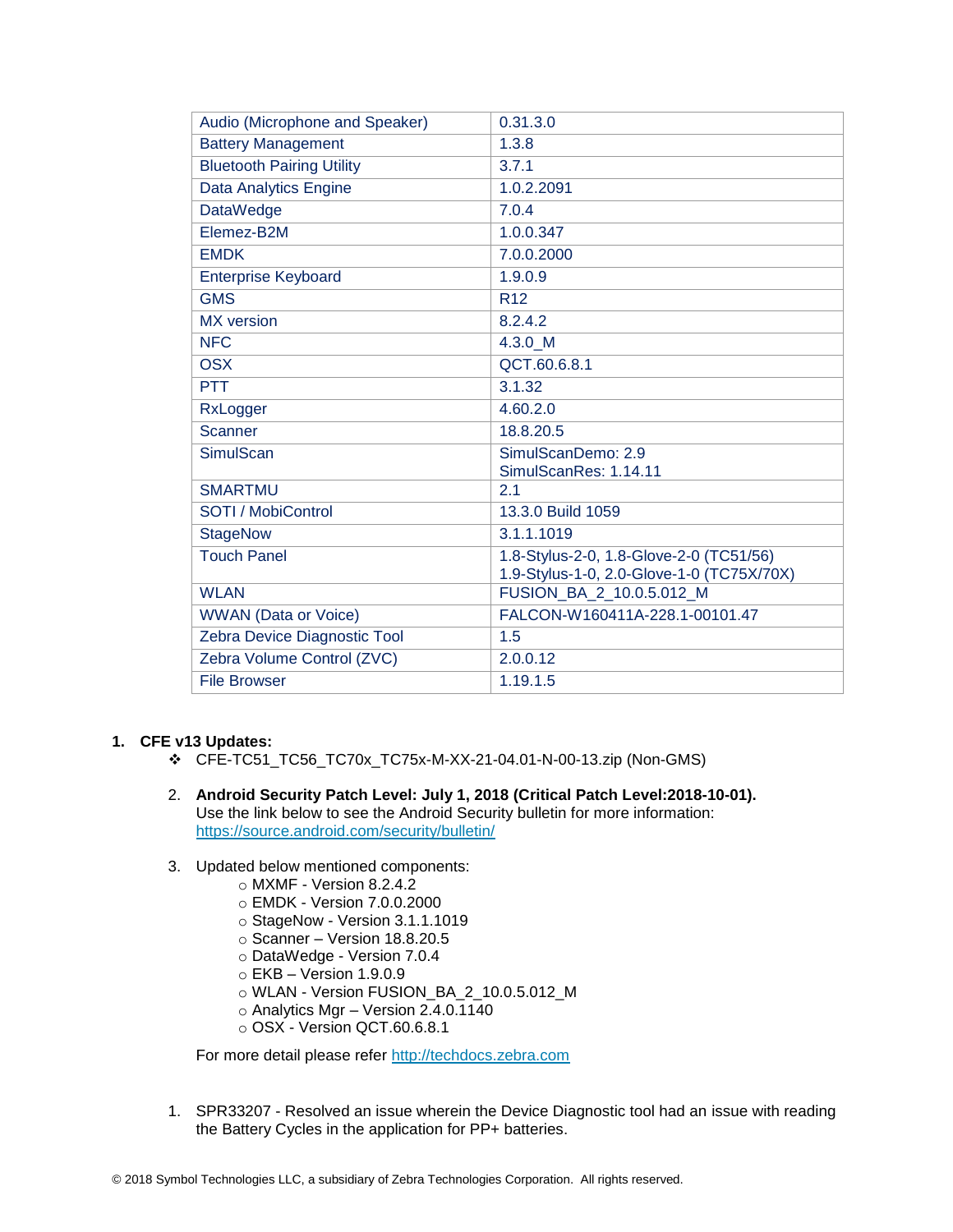- 2. SPR35021 Resolved an issue where Auto PAC Proxy settings are not preserved after Android desert update.
- 3. SPR35577 Resolved an issue where WiFi connection is affected because of Bluetooth scanner operation.
- 4. SPR34771 Resolved a synchronization issue in Mx.
- 5. SPR35188 Disabled QC Quick Charge 3.0 which allows the device to charge at 9v (since many 3rd party cables are rated for only 5v use).
- 6. SPR34441 Resolved an issue where inline images were not being displayed in Email.
- 7. SPR35288 Fixed an issue wherein initialization of scanner was taking ~1sec.
- 8. SPR35665 Resolved an issue wherein Google keyboard settings was not persisting through a reboot when configured directly after factory reset.
- 9. SPR34771 Resolved a synchronization issue in Mx.
- 10. SPR34429 Resolved an issue wherein DataWedge failed to load "default Profile0".
- 11. SPR34972 Implemented new parameters in scanner input plugin API so that the API takes considerable less time to suspend/re-enable of the scanner.
- 12. SPR34844 Fixed and issue wherein Multiple Scanner Enable Calles were allowed by same application.
- 13. SPR35491/35856 Resolved an issue where in Analytics Manager was throwing "Index out of bound error " when a StageNow Barcode is scanned
- 14. CPR24889 Resolved an issue wherein device was overheating when placed in a cradle.
- 15. CVE-2018-5383 was corrected preventing unauthenticated BT pairing.
- 16. Included Zebra Software License Manager v3.1.1.
- 17. Added new APN for Telstra-M2M.
- 18. Data Analytics changes:
	- o DataAnalytics has been renamed to Zebra Data Service.
	- o DAInBuiltDCA has been renamed to Zebra Data Service Plugin.
	- o SettingsEULA has been renamed to Zebra Data Services.

#### **2. CFE v12 Updates:**

- ❖ CFE-TC51\_TC56\_TC70x\_TC75x-M-XX-21-04.01-N-00-12.zip (Non-GMS)
- 1. Resolved an issue wherein DataWedge ANR was seen on enrolling to SOTI DO mode via Hash tagging method.
- 2. SPR35216/SPR35025: Fixed an issue where Auto Proxy PAC (Pac Service and Proxy Service) was not recovering properly if killed for any reason.
- 3. SPR35062: Fixed an issue wherein setting Default Launcher was failing when more than one third party launcher was installed in the device

#### **3. CFE v11 Updates:**

❖ CFE-TC51\_TC56\_TC70x\_TC75x-M-XX-21-04.01-N-00-11.zip (Non-GMS)

#### **1. Android Security Patch Level: July 1, 2018.**

Use the link below to see the Android Security bulletin for more information: <https://source.android.com/security/bulletin/>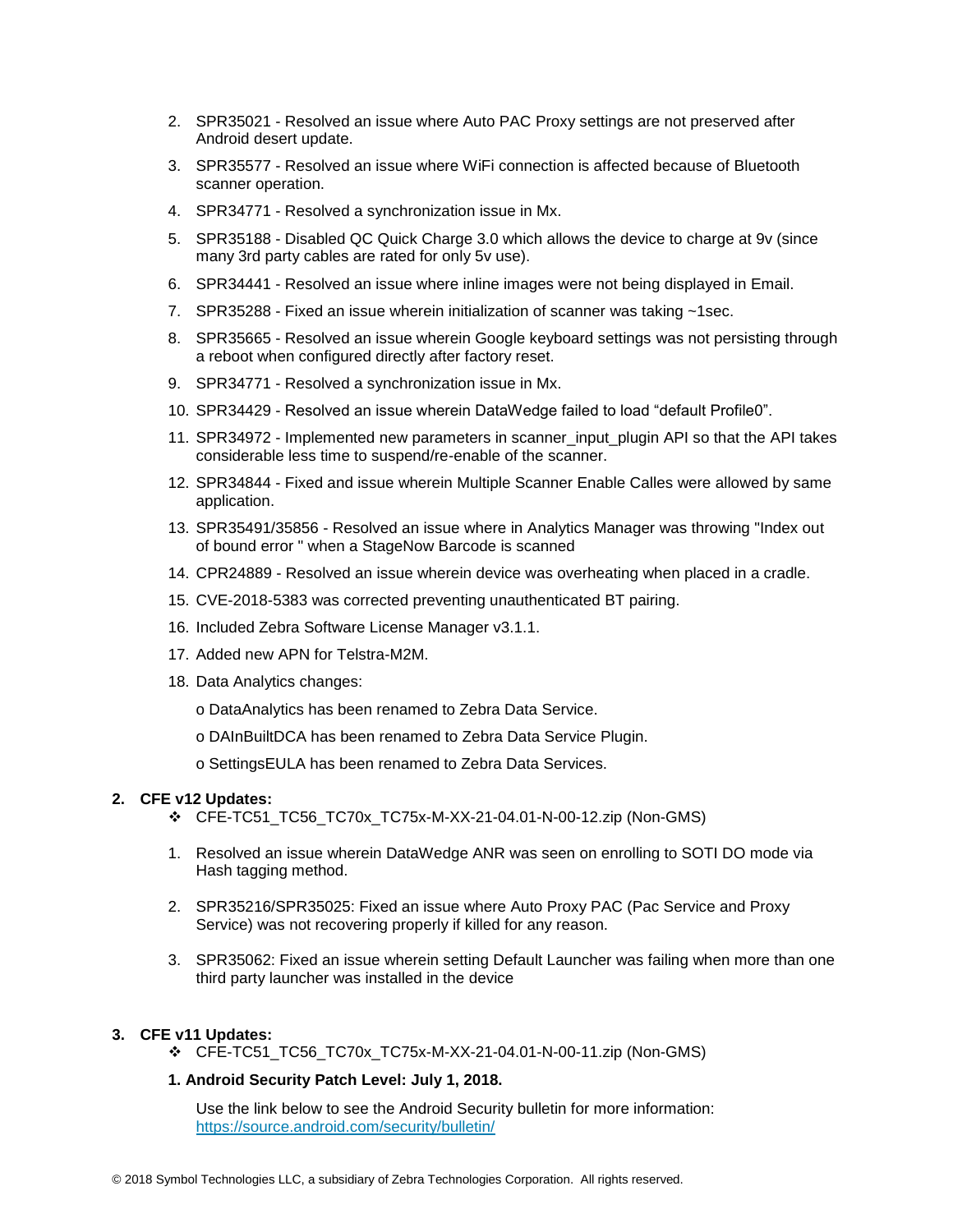- 4. Updated below mentioned components:
	- $\circ$  MXMF Version 8.0.2.0
	- o EMDK Version 6.9.16.1216
	- o StageNow Version 3.0.1.1038
	- o File Browser Version 1.19.1.5
	- o Scanner Version 18.8.20.2
	- o DataWedge Version 6.8.54
	- $\circ$  EKB Version 1.8.0.8
	- o WLAN Version FUSION\_BA\_2\_10.0.0.4.011\_M
- 3. SPR35116 Resolved an issue wherein the data limit and warning couldn't be set through the UI.
- 4. SPR34784 Fixed an issue wherein Programmatic OS Updates via MDM used to fail after a battery swap.
- 5. SPR34760/34417 Resolved an issue wherein device did not respond for any incoming traffic when kept in low coverage area for longer duration.
- 6. SPR34353 Fixed an issue wherein logging used to get truncated with unexpected EOF error.
- 7. SPR34810 Resolved an issue wherein there was an audio latency during a VOIP call due to buffering limit.
- 8. SPR34308 Added support for generic margin-less barcode decoding and reduced quite zone.
- 9. SPR34300 Enabled Screen rotation in the Lock Screen.
- 10. SPR34046 Resolved an issue wherein there were Bluetooth scanner disconnections noticed while audio was being played simultaneously on BT headset.
- 11. SPR34448 Resolved an issue wherein sdcard was not being detected after a suspend/resume.
- 12. SPR34627 Resolved an issue wherein devices are unable to enroll into Soti as DO using Hashtag Method.
- 13. SPR34277 Resolved an issue with the battery swap procedure wherein an incorrect removal of the battery didn't restore few settings to its original state.
- 14. SPR34338 Resolved an issue where device did not respond for EAP packets because of false framework event.
- 15. SPR34310 Fixed an issue wherein CancelRead API was not working when Continuous Mode was enabled.
- 16. SPR34432 Resolved an issue wherein NTP was not able to sync time based on the interval.
- 17. SPR33936 Fixed an issue wherein Camera shutter sound was audible even when the device was in Mute or Vibrate mode.
- 18. SPR33298 Resolved scanner picklist performance issues.
- 19. SPR34036 Resolved an issue wherein device did not connect to Aruba Infra because of a DHCP Infra issue.
- 20. SPR34717 Added support for new method of creating the Applock Whitelist.
- 21. CPR24801 LEAP Profile support is added.
- 22. SPR34716 Resolved an issue wherein MX Framework did not restart after being killed due to Backup.
- 23. SPR34816 Fixed an issue in DataWedge wherein scanner could not be enabled due to quick enabling and disabling of scanner through Intents.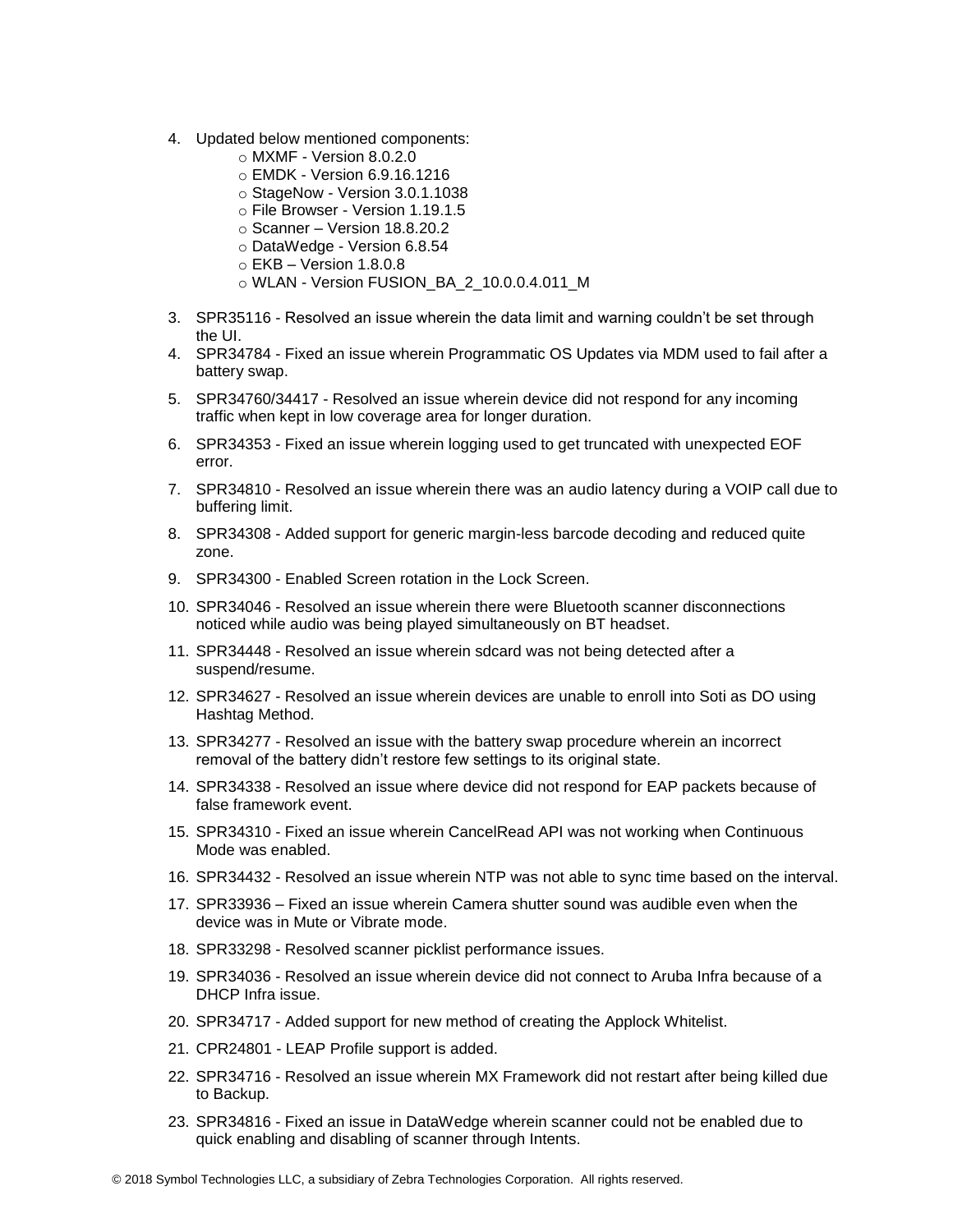- 24. SPR34307/33607 Resolved an issue wherein few fresh devices were unable to stage after unboxing the device.
- 25. SPR34083/34014/32519 Resolved an issue wherein disabling WWAN radio via Airwatch using StageNow XML fails.
- 26. SPR33599 Resolved an issue wherein few system apps were being disabled after Applock whitelist mode was enabled.
- 27. SPR33299 Fixed an issue wherein a device's battery percentage displayed 255% indefinitely and the device would not charge while in this state.
- 28. SPR33818 Fixed an issue wherein certain decoder type values were not persisting across a scanner enable/disable cycle.
- 29. SPR33755 Resolved an issue wherein the Whitelisted apps were unable to submit XML to MX.
- 30. SPR33671 Resolved an issue wherein the profile creation used to fail if the username included "\" character.
- 31. SPR34267 Resolved an issue wherein user was not able to enable USB debugging option using StageNow.
- 32. SPR33862/33876 Fixed an issue wherein user could not set Display Timeout value of 30 min using StageNow.
- 33. SPR33848 Added a new category field in the Intent Manager.
- 34. SPR33639 Resolved an issue wherein the customer app install and launch during device sleep state and device stopped emitting scan beam after awake from suspend.
- 35. SPR33977 Fixed an issue wherein user would see duplicate time zone entries after configuring date and time using StageNow.
- 36. SPR33981 Fixed an issue wherein Czech Republic could not be set as Regulatory country while configuring WLAN profile using StageNow.
- 37. SPR34213 Resolved an issue wherein shared preference initialization without launching EKB.
- 38. SPR34179 Resolved an issue wherein there was a delay in data transfer in 5GHz network.
- 39. SPR34278 Resolved an issue wherein WLAN was disconnecting during BT connection establishment.

#### **4. CFE v10 Updates:**

❖ CFE-TC51\_TC56\_TC70x\_TC75x-M-XX-21-04.01-N-00-10.zip (Non-GMS)

#### **1. Android Security Patch Level: March 5, 2018.**

Use the link below to see the Android Security bulletin for more information: <https://source.android.com/security/bulletin/>

- 5. Updated below mentioned components:
	- $\circ$  MXMF Version 7.2.1.0
	- o DataWedge Version 6.7.39
	- $\circ$  EMDK Version 6.8.21
	- o StagingClient Version 2.10.1.1389
	- o File Browser --1.19.1.2
	- o DDT -- 1.15.0.11
- 6. SPR 33558 Resolved an issue wherein wakeup sources were not working correctly.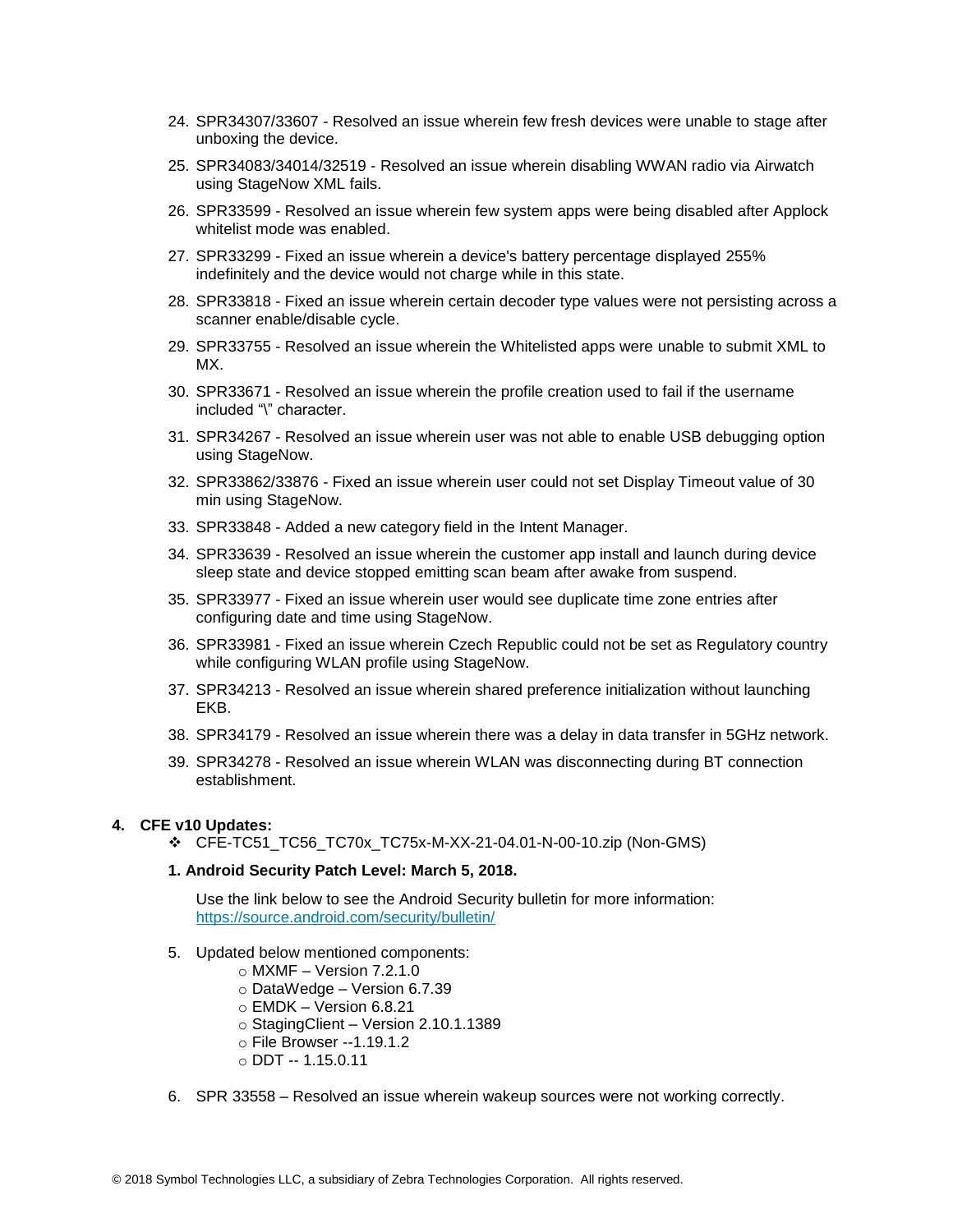- 7. SPR 34145 Resolved an issue wherein WEP Key Index does not persist after device reboot or Wi-Fi restart.
- 8. SPR 33729 Resolved an issue wherein device does not behave consistently with respect to the "Same Symbol Timeout" setting.
- 9. SPR 33639 Resolved an issue wherein the device stops emitting scan beam after waking up from suspend.
- 10. SPR 33709 Intercharacter delay has been added in the DW.
- 11. SPR 33311/34046 Resolved an issue wherein audio loss in Bluetooth headset is observed when ring scanner is disconnected during the audio record.
- 12. SPR 33538 Resolved an issue wherein scanner beam stuck off when pressing scanner button.
- 13. SPR 33799 Resolved an issue wherein DW incorrectly sends char 10 instead of char13.
- 14. SPR 33812 Resolved an issue wherein screen lock none choice is not visible when using an Australian SIM.
- 15. SPR 33862/34493 Resolved an issue wherein device screen timeout setting using display manager is not working correctly.

#### **Known Issues and Fixes:**

- 1. SPR 34303 JS keyevents are not working in CFE v7 or higher Push a file named "CustomFeatures.ini" with value "persist.sys.custom.unbuffered=true" (without quotes) to /enterprise/usr/persist and reboot to get the JS keyevents working.
- 2. SPR 34353 Rxlogger can throw an EOF error Change buffer size using Settings -> Developer Options / Logger Buffer Sizes from 256K to 4M or via an adb command adb logcat -G 5M

#### **5. CFE v9 Updates:**

❖ CFE-TC51\_TC56\_TC70x\_TC75x-M-XX-21-04.01-N-00-09.zip (Non-GMS)

#### **1. Android Security Patch Level: January 5, 2018.**

Use the link below to see the Android Security bulletin for more information: <https://source.android.com/security/bulletin/>

2. Spectre and Meltdown (CVE-2017-5753, 5715, 5754) remediation provided by updates to timer access for CVE-2017-13218.

#### **6. CFE v8 Updates:**

❖ CFE-TC51\_TC56\_TC70x\_TC75x-M-XX-21-04.01-N-00-08.zip (Non-GMS)

#### **1. Android Security Patch Level: January 5, 2018.**

Use the link below to see the Android Security bulletin for more information: <https://source.android.com/security/bulletin/>

2. SPR33463 - Resolved an issue wherein device receives the PTT Event but not scan key event.

3. SPR33599 – Resolved an issue wherein few system apps were being disabled after Applock whitelist mode was enabled.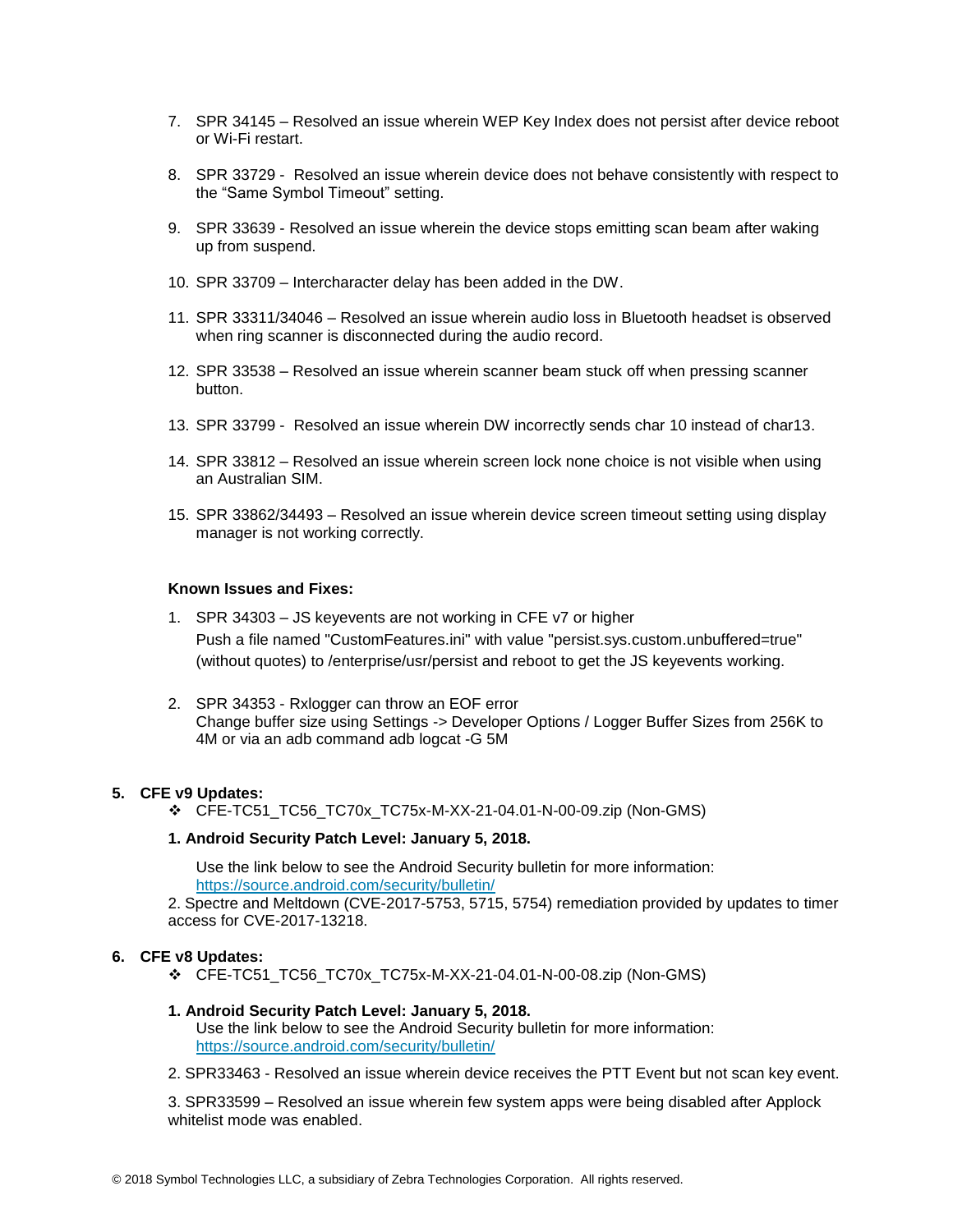- 4. SPR33521 Resolved an issue wherein PingID application was failed to run.
- 5. SPR33755 Resolved an issue wherein Whitelisted Apps were unable to submit XML to MX.

6. SPR33462 – Resolved an issue wherein the Key remapping was not working properly during suspend/resume.

#### **7. CFE v7 Updates:**

- ❖ CFE-TC51\_TC56\_TC70x\_TC75x-M-XX-21-04.01-N-00-07.zip (Non-GMS)
- **1. Android Security Patch Level: December 5, 2017.** Use the link below to see the Android Security bulletin for more information: <https://source.android.com/security/bulletin/>
- 2. Added support for Wi-Fi Direct and Miracast features.

3. Resolved an issue wherein IsoDep and MifareClassic dual interface cards were not read properly.

4. SPR33302 – Resolved an issue wherein disabling the oval capacitive key via StageNow fails on TC70x and TC75x SKUs.

5. SPR33153 – Resolved an issue wherein device scans "phantom" barcodes.

6. SPR33049 – Resolved an issue wherein device asking for boot password when password is set via API.

7. SPR32872 – Resolved an issue wherein keystroke output is not received when input is taken off input field.

8. Added APN Settings for AT&T Mexico.

#### **8. CFE v6 Updates:**

❖ CFE-TC51\_TC56\_TC70x\_TC75x-M-XX-21-04.01-N-00-06.zip (Non-GMS)

#### **1. Android Security Patch Level: November 6, 2017**

Use the link below to see the Android Security bulletin for more information: <https://source.android.com/security/bulletin/>

- 2. Corrections for KRACK vulnerabilities applied.
- 3. SPR33303 Updated File Browser v1.19.1.0 that resolves an APK installation issue through File Browser.
- 4. SPR33306 Updated File Browser v1.19.1.0 that resolves an alignment problem of files and folders in list view.
- 5. SPR33307 Updated File Browser v1.19.1.0 that resolves an issue where file copy was not working through File browser.

6. SPR32880 - Fixed an issue wherein it was not possible to remap the right-side trigger button (SCAN\_R) through Stage Now.

#### **9. CFE v5 Updates:**

❖ CFE-TC51\_TC56\_TC70x\_TC75x-M-XX-21-04.01-N-00-05.zip (Non-GMS)

#### **1. Android Security Patch Level: September 5, 2017**

Use the link below to see the Android Security bulletin for more information: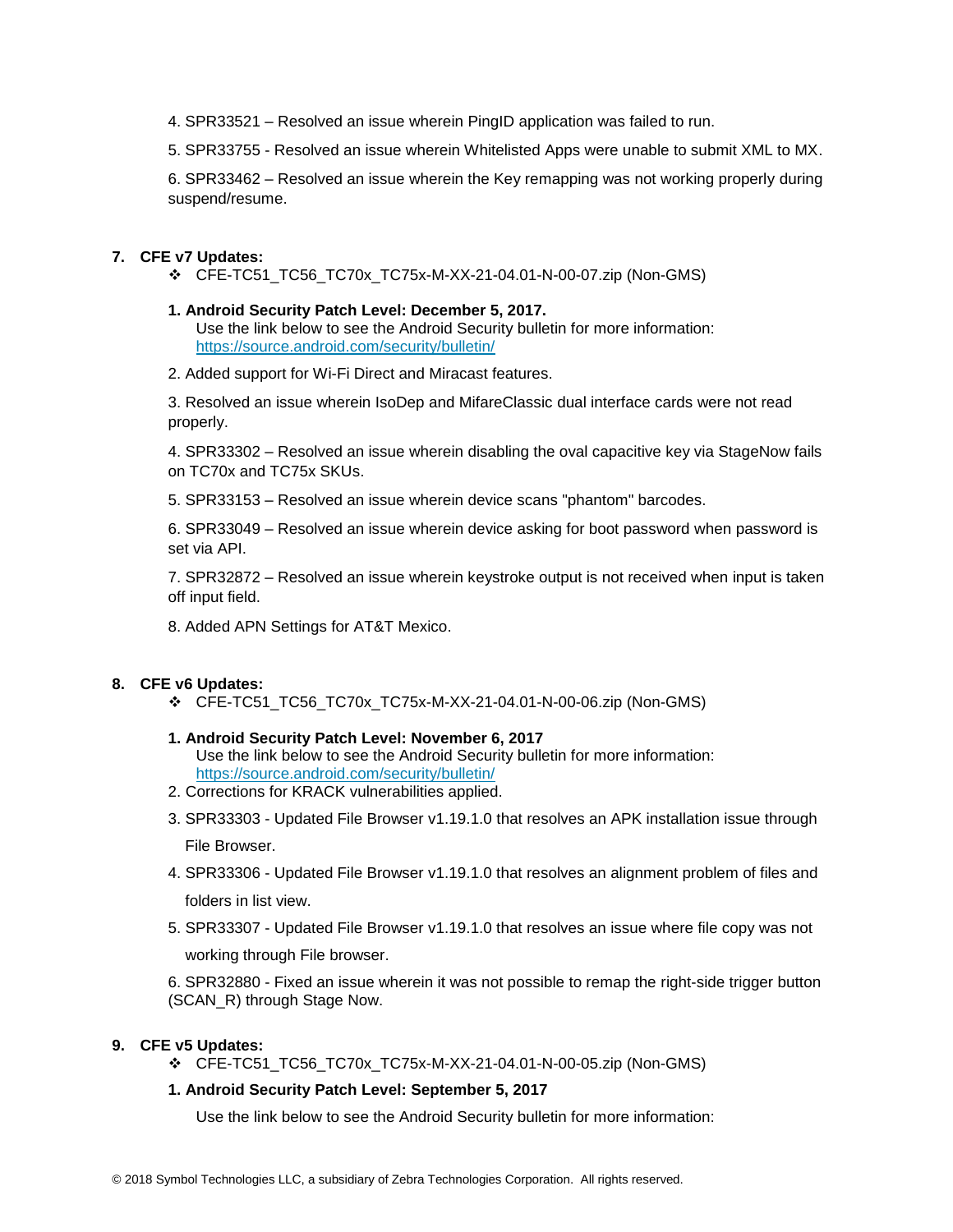<https://source.android.com/security/bulletin/>

- 2. SPR32387 Resolved an issue where in TC51 failed to join multicast group.
- 3. SPR32894 Resolved an issue wherein the Airwatch Agent is denied permission to use MX.
- 4. Included fix for BlueBorne Vulnerability.
- 5. Resolved an issue in MX to prevent leakage of configuration parameters.
- 6. SPR31931 Resolved an issue where in TC75x doesn't get IP address.
- 7. SPR32781 Resolved an issue wherein wrong APN is selected sometimes after reset.

**IMPORTANT NOTE:**

CFE v1, v2, v3, v4 are not posted as it was used internally by Zebra & not released to any customers.

### <span id="page-7-0"></span>Device Compatibility

This software release has been approved for Android TC51, TC56, TC70x and TC75x Marshmallow Non-GMS models mentioned below.

| Device                   | <b>Operating System</b> |
|--------------------------|-------------------------|
| TC510K-2PAZU2P-US        | <b>Android M</b>        |
| TC510K-2PAZU2P-A6        | <b>Android M</b>        |
| TC510K-2PAZU4P-US        | <b>Android M</b>        |
| TC510K-2PAZU4P-A6        | <b>Android M</b>        |
| TC510K-2PAZU4P-FT        | <b>Android M</b>        |
| TC510K-2HDZU4P-FT        | <b>Android M</b>        |
| TC510K-2HDZU2P-US        | <b>Android M</b>        |
| TC510K-2HDZU4P-US        | <b>Android M</b>        |
| TC510K-2HDZU2P-A6        | <b>Android M</b>        |
| TC510K-2HDZU4P-A6        | <b>Android M</b>        |
| TC56CJ-2PAZU2P-A6        | <b>Android M</b>        |
| TC56CJ-2PAZU4P-A6        | <b>Android M</b>        |
| TC56DJ-2PAZU2P-A6        | <b>Android M</b>        |
| TC56DJ-2PAZU4P-A6        | <b>Android M</b>        |
| TC56DJ-2PAZU2P-IA        | <b>Android M</b>        |
| TC56DJ-2PAZU4P-IA        | <b>Android M</b>        |
| TC56DJ-2PAZU4P-BR        | <b>Android M</b>        |
| TC56DJ-2PAZU2P-BR        | <b>Android M</b>        |
| TC56DJ-2PAZU2P-CN        | <b>Android M</b>        |
| TC56DJ-2PAZU4P-CN        | <b>Android M</b>        |
| TC56DJ-2PAZU4P-ID        | <b>Android M</b>        |
| TC56DJ-2PAZU2P-ID        | <b>Android M</b>        |
| TC56CJ-2PAZU4P-FT        | <b>Android M</b>        |
| TC56CJ-2PAZU2P-US        | <b>Android M</b>        |
| TC56CJ-2PAZU4P-US        | <b>Android M</b>        |
| TC75FK-22B22AD-A6        | <b>Android M</b>        |
| TC75FK-22B24AD-A6        | <b>Android M</b>        |
| TC75FK-22B22AD-BR        | <b>Android M</b>        |
| <b>TC75FK-22B22AD-IA</b> | <b>Android M</b>        |
| TC75FK-22B22AD-ID        | <b>Android M</b>        |
| <b>TC75FK-22B22AD-TN</b> | <b>Android M</b>        |
| TC75FK-22F22AD-A6        | <b>Android M</b>        |
| TC75FK-22B22AD-TW        | <b>Android M</b>        |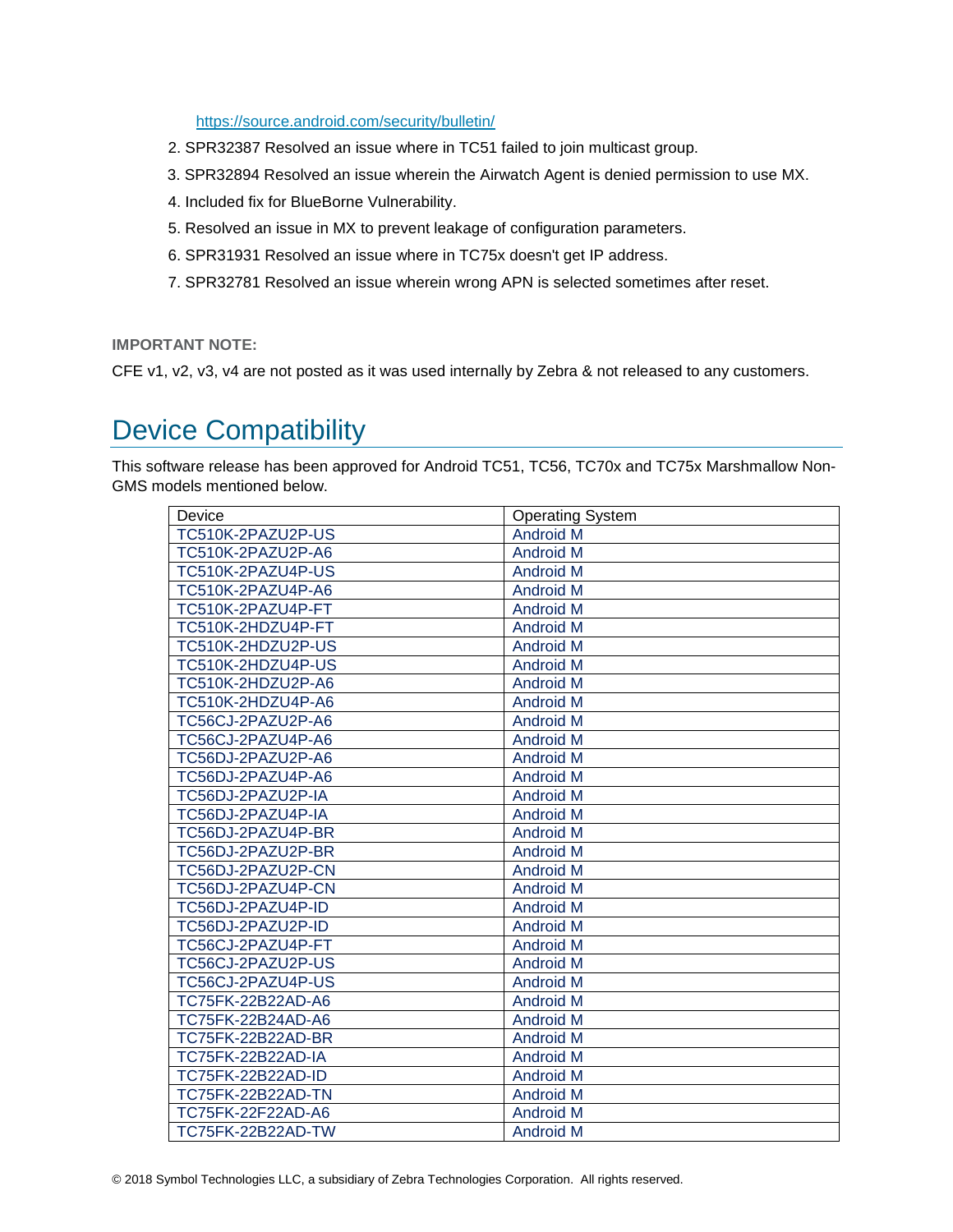| TC75GK-22B22AD-A6        | <b>Android M</b> |
|--------------------------|------------------|
| TC75GK-22B24AD-A6        | Android M        |
| TC75GK-22F22AD-A6        | Android M        |
| TC700K-02B22B0-A6        | Android M        |
| TC700K-02B24B0-A6        | Android M        |
| <b>TC75EK-22B22AB-US</b> | Android M        |
| TC75EK-22F22AB-US        | Android M        |
| <b>TC75EK-22B22AF-US</b> | Android M        |
| <b>TC75EK-22B24AB-US</b> | <b>Android M</b> |

### <span id="page-8-0"></span>Installation Requirements

- ADB installed on the PC (including adb drivers)
- USB debugging turned ON (from Developer options)
	- TC51/TC56/TC70x/TC75x has at least:
		- o Version 01-21-04.1 build

### <span id="page-8-1"></span>Installation Instructions

BEFORE UPDATING THE OS IMAGE, EXTERNAL POWER MUST BE APPLIED TO THE TERMINAL VIA USB CHARGING CABLE OR CRADLE.

PLEASE ENSURE BATTERY LEVEL IS > 30%

### **CFE software update procedure for TC51, TC56, TC70x and TC75x:**

- 1. Plug the TC51/TC56/TC70x/TC75x into the USB & Charging Cable and then the Cable to the PC. If you have a Cradle with USB connectivity, connect it now.
- 2. You may need to pull down the top menu and if you see "USB for charging", touch it and then change it to "File transfers".
- 3. Open Command Prompt, run *"adb devices"* and check to see if you are able to see the device's serial number… If yes, proceed… if not you will need to get the PC set up with the proper drivers or install an External SD Card.
- 4. On device you will see "USB for Charging" USB applet popup, once connected to any windows PC, click on this and change to "File Transfer" this way your PC will see Internal Storage Folder of the Device.
	- a. *Note*: If you have an External SD Card installed, you can drag & drop the files on that card to perform the Recovery update that way… if not, continue with the ADB Sideload.
	- ❖ Download Image CFE-TC51\_TC56\_TC70x\_TC75x-M-XX-21-04.01-N-00-13.zip
- 5. Entering into Recovery Mode
	- a. Choice 1: In Command Prompt, type *"adb reboot recovery" and click enter*.
	- b. Choice 2:
		- Reset and hold PTT key